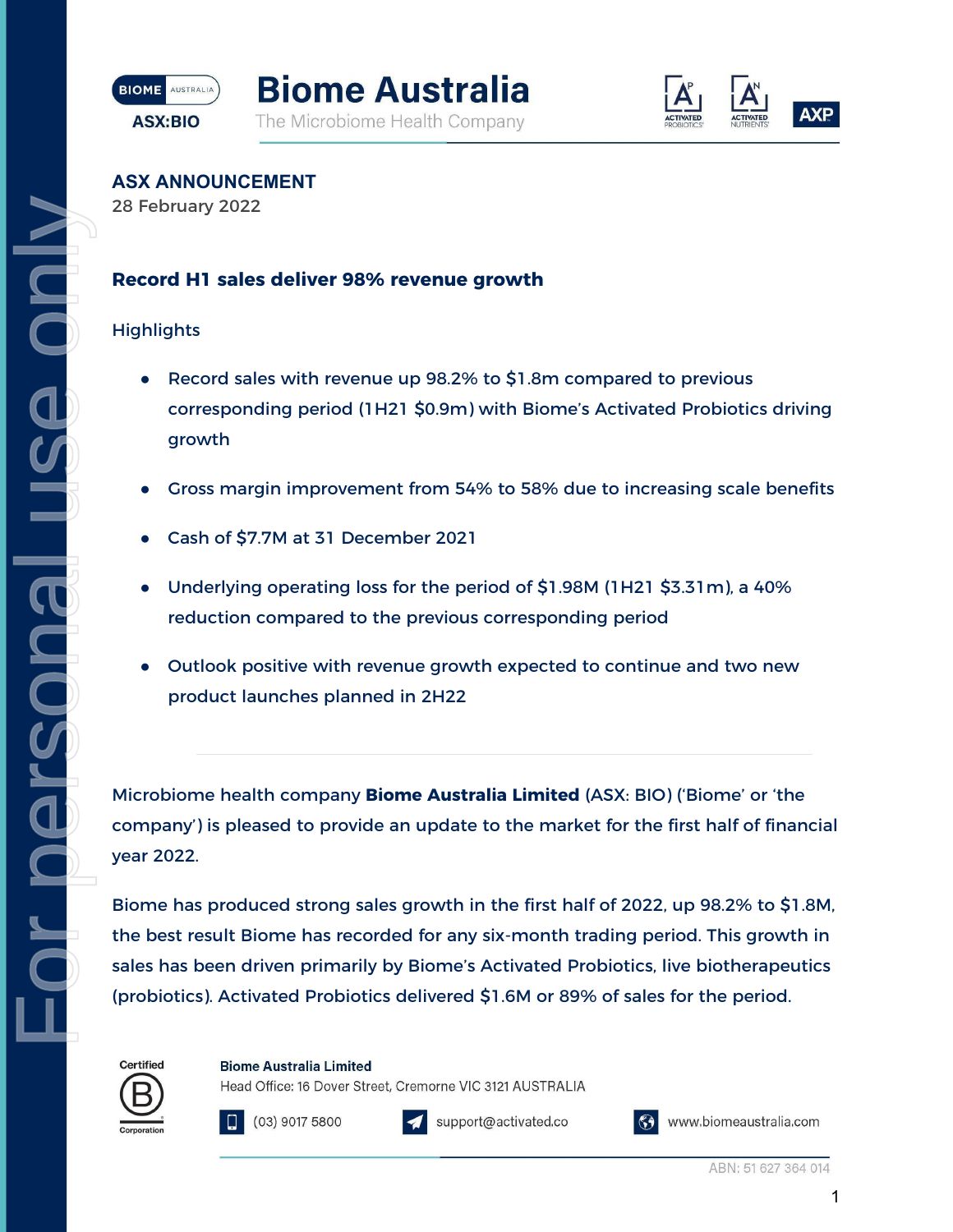The sales trajectory has benefited from the return of active field sales following the progressive easing of COVID-19 pandemic lockdown restrictions. Biome saw gross margin improvement from 54% to 58% as the Company benefited from its increased scale in the half.

Commenting on the result, Biome Managing Director Blair Norfolk said, "We are pleased with our first set of results following our IPO late last year. The Company has demonstrated strong revenue growth as uptake of our product, in particular Activated Probiotics, continues. Our growth is being supported through our education led sales model, robust clinical results for our products and the complementary sales opportunity created alongside other medications.

"Pleasingly we achieved gross margin improvement in the half as we started benefiting from increased scale in the business.

"Biome reduced its underlying operating loss by 40% to \$1.98M (1H21 \$3.31M) compared to the previous corresponding period. Reported operating loss of \$2.48M included one-off IPO related costs of \$0.5M."

The Company strengthened its product portfolio in the half with the launch of *Biome EczemaTM Probiotic* and *Biome HerTM Probiotic* which opened up new patient customer segments. Customers (health professionals) have reported positive patient outcomes following the use of these products.

The Company is delighted that its Activated Probiotics product was the number one growth brand over a twelve month period in the professional vitamin category at Terry White Chemmart and pharmacy wholesaler Symbion, demonstrating the success of its product.

The outlook for the remainder of 2022 is positive with growth in revenue expected to continue as uptake of Biome's products grows and distribution opportunities open up in new markets globally. The Company has two product launches planned for the second half FY22 with the products to be distributed both in community pharmacy and the independent health practitioner channel.



For personal use only

IRUOSTAO

O<br>C<br>C

**Biome Australia Limited** 

Head Office: 16 Dover Street, Cremorne VIC 3121 AUSTRALIA





support@activated.co

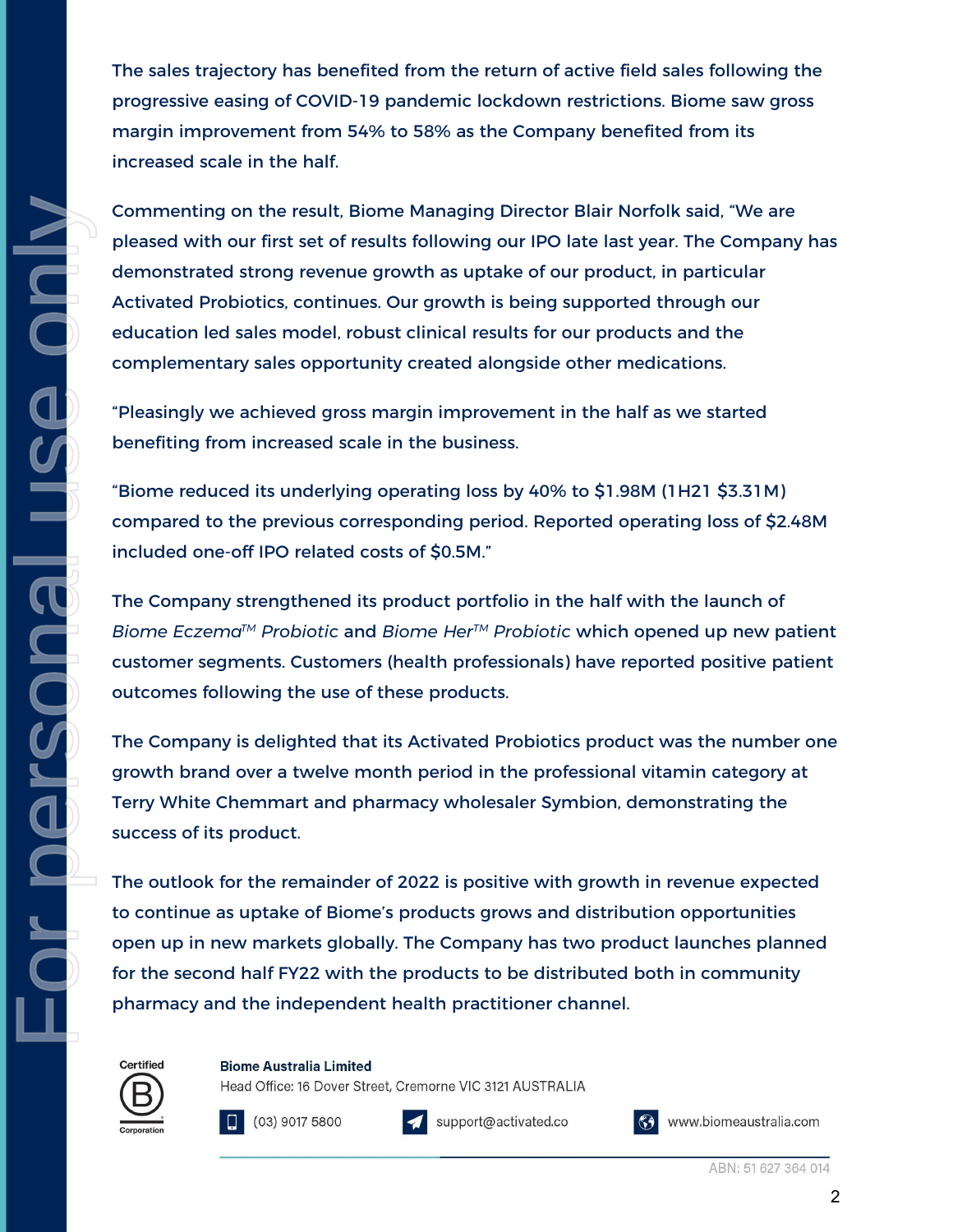#### -ENDS-

Disclaimer: The information within this document is for educational purposes only, and any information or products described within are not intended to diagnose, treat, cure or prevent any disease. The information contained in this document is in no way intended to be prescriptive or replace medical advice by a healthcare physician.

Approved for release by the Biome Australia Board of Directors.

### **About Biome Australia Limited**

Biome Australia develops, licenses, commercialises and markets innovative, evidence-based live biotherapeutics (probiotics) and complementary medicines, many of which are supported by clinical research. Biome aims to improve health outcomes and quality of life, and make its products accessible to all.

Incorporated in Australia in 2018, Biome distributes locally and abroad. In partnership with some of the world's leading organisations in microbiome research and development, Biome produced several unique live biotherapeutic (probiotic) products with innovative delivery technologies that improve their stability and efficacy to create its flagship range of complementary medicines[:](https://activatedprobiotics.com.au/) Activated [Probiotics®](https://activatedprobiotics.com.au/).

Supported by clinical research, including randomised double-blind placebocontrolled trials, [Activated Probiotics](https://activatedprobiotics.com.au/) help prevent and support the management of various health concerns, including low mood and sleep, bone health, iron malabsorption, mild eczema and IBS. Through practitioner-only distribution, Biome is committed to educating health professionals on the newfound systemic health effects of the gut microbiota, helping them to provide innovative, evidence-based



**Biome Australia Limited** 

Head Office: 16 Dover Street, Cremorne VIC 3121 AUSTRALIA



support@activated.co

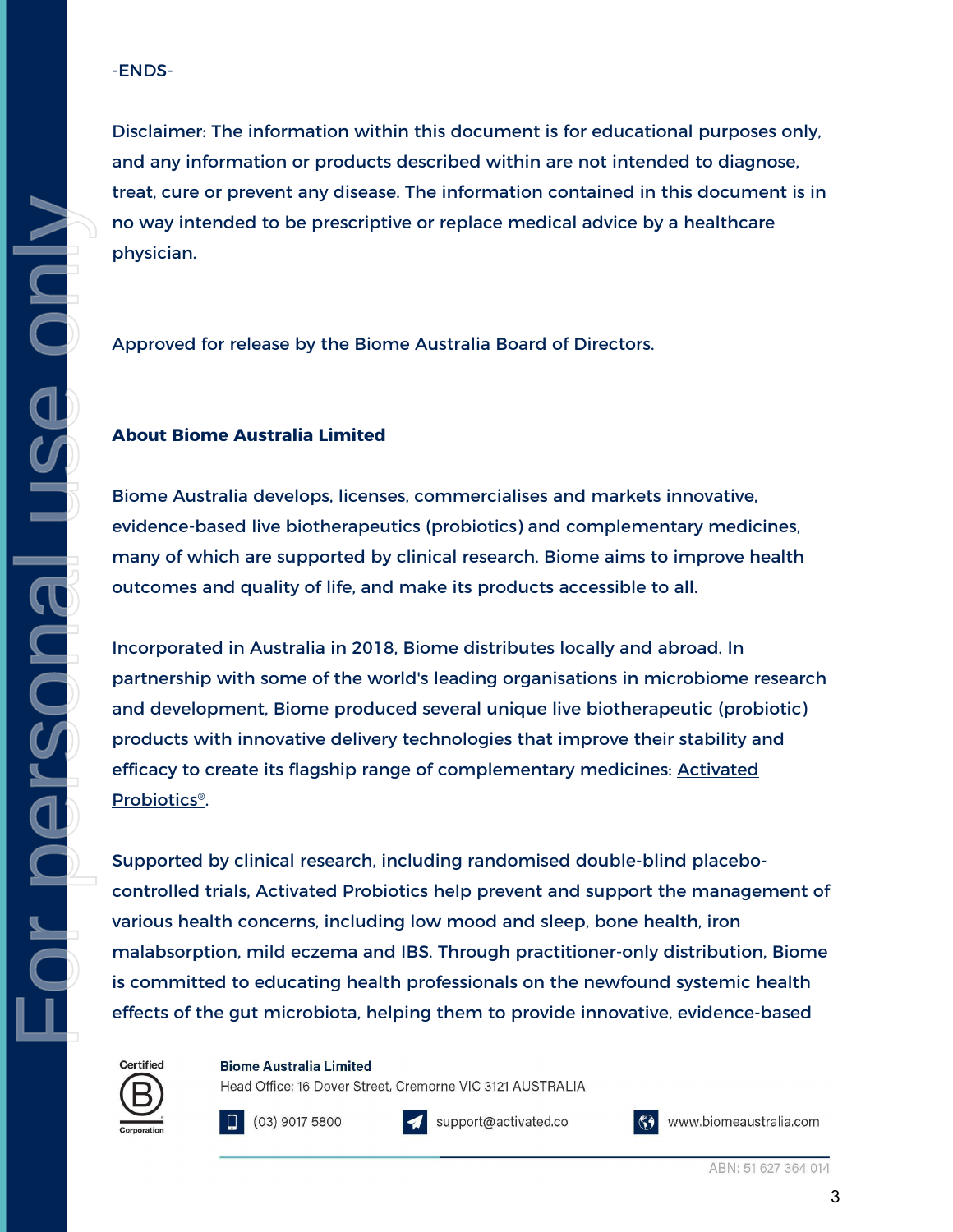natural medicines for the management of some of humanity's most prevalent and chronic health concerns.

Biome also develops, licenses and distributes a scientifically formulated, organic nutraceutical range, **Activated Nutrients<sup>®</sup> and a sports performance and recovery** range[,](https://activatedxperformance.com.au/) **Activated X Performance**®, which is made exclusively for professional athletes.

For more information visi[t:](http://www.biomeaustralia.com/) [www.biomeaustralia.com](http://www.biomeaustralia.com/)

**Investor Relations** WE Communications Hannah Howlett +61 450 648 064 [hhowlett@we-worldwide.com](mailto:hhowlett@we-worldwide.com)

**Media enquiries** [media@activated.co](mailto:media@activated.co)

For personal use only

**IL IGONOSTE OLIT** 

ONU

#### **Forward looking statements**

*This release may contain forward looking statements, including but not limited to projections, guidance on future revenues, earnings, other potential synergies and estimates and the future performance of Biome (Forward Looking Statements).*

*Forward Looking Statements are provided as a general guide only and should not be relied upon as an indication or guarantee of future performance. Actual results, performance or achievements may differ materially from those expressed or implied in such Forward Looking Statements and any projections and assumptions on which these Forward Looking Statements are based. Such statements may assume the success of Biome's business strategies. You are cautioned not to place undue reliance on Forward Looking Statements.* 

Certified



**Biome Australia Limited** 

 $(03)$  9017 5800



support@activated.co